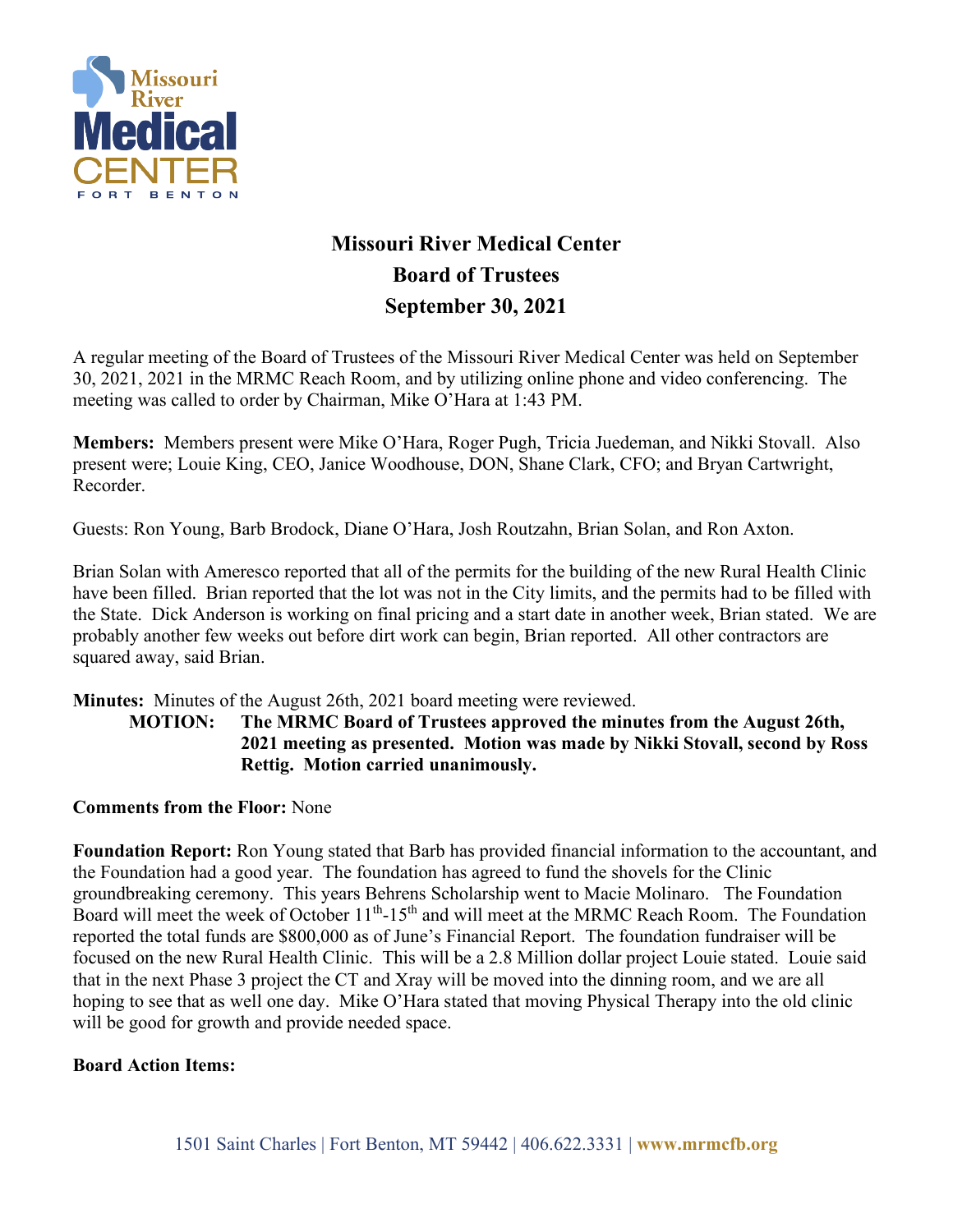

- **Approve Credentialing for Dr. Hanna Konarewska for providing Cardiologist visits**
	- o Dr. Hanna Konareska a Cardiologist from Benefis who will start doing visits here, will come down once a month to see patients in the clinic. Janice stated that credentialing the Cardiologist will allow providing care for hospital patients as well.
	- **MOTION: The MRMC Board of Trustees moved to approve Credentialing of Dr. Hanna Konarewska, motion was made by Nikki Stovall, second by Tricia Juedeman.**  Mike O'Hara asked for any more discussion. There was none. **Motion carried unanimously.**
- **Independent Cyber Security Assessment Project**
	- o Louie stated we need to be diligent now, following our minor breach in April. We have brought in a private consultant to help Bryan and are in the process of moving Exchange servers to the cloud. Louie discussed needing to perform an assessment of systems to make sure we are protected. We also hope that this will help lower our cyber insurance costs Louie stated. Bryan and Shane reviewed several companies and have selected FRSecure as a team. The cost of the assessment is \$17,000.
	- **MOTION: The MRMC Board of Trustees moved to approve the \$17,000 Cyber Security Assessment with FRSecure, motion was made by Nikki Stovall, second by Tricia Juedeman.** Mike O'Hara asked for any more discussion. There was none. **Motion carried unanimously.**

## • **Cyber Insurance**

o Louie asked to table the action item until after the Cyber Security Assessment has been completed.

## **MOTION: Action tabled**.

- **Nursing Services – DON/COO Report**
	- o Janice stated we continue to utilize traveling C.N.A's. MRMC is keeping up with CDC Guidelines. All unvaccinated staff will have to test twice a week in order not to have a covid vaccination. All visitors are being screened. Staff have to have a religious or medical release. Louie stated if we lost the 7 unvaccinated employees we would be hurting. Janice stated we have to prove we are doing education to employees on vaccines. The certification Bureau and life safety did a survey, they did not site any patient care related items. They were very pleased with our antibiotic stewardship. Janice stated that Dr. Bird does a really good job on that. Life Safety said we did really well after just having construction. Louie stated we had an excellent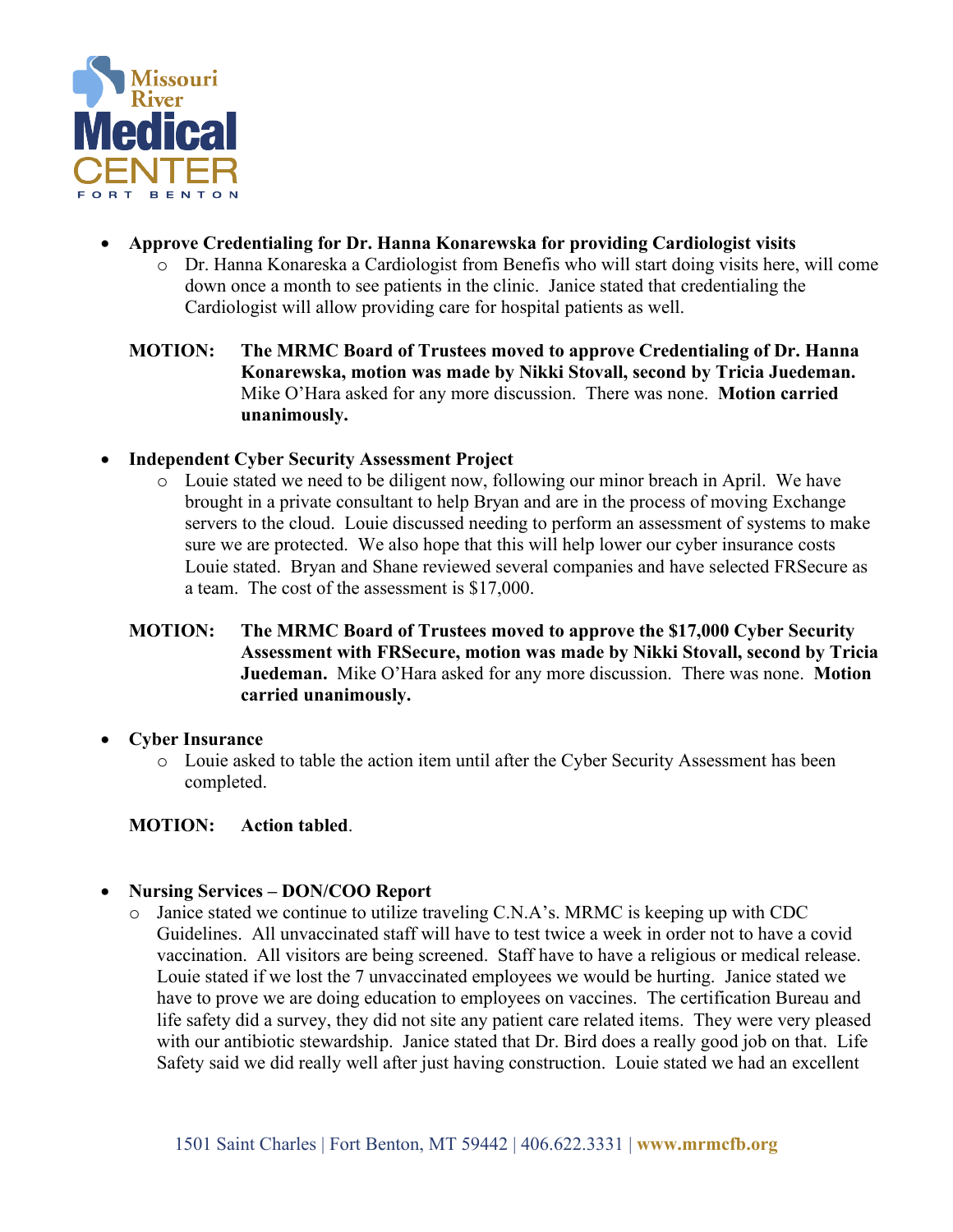

survey, hat's off to Janice and her team. Janice said we were able to show our excellent care. Louie stated our care here is top notch.

## • **Financial Services Report**

o Shane Clark presented the August 30th 2021 Financial Statements. Reported an operating income after tax subsidy of \$24,000. Shane noted that one thing we will notice is Swing Bed Care is shifting over to Long Term Care. We currently have 24 beds filled, and we are looking to bring back Swing Beds when we can. Louie stated we want Long Term Care patients, however we need 2 to 3 rooms available for Swing Bed patients as they provide a sustainable financial model for MRMC. Janice stated to qualify for Swing Bed a patient must have a 3 day qualifying hospitalization. We had 48 swing bed days in August with a couple hospital days Shane stated. Clinic volumes were also higher at 380 visits. Expenses and total wages were close to budget. Professional fees put us over budget. Total cash on hand is 163 days. Good month over all with a \$29,000 profit.

## • **CEO Report**

o Louie stated the trees around the facility look excellent with Dave's Tree Service recent trimming and removal. We will start monoclonal infusions here soon. This is an Antibody treatment if you get Covid. It is two drugs, once given patients are monitored for 1 hour. Patients will need to meet certain criteria to receive. Treatment is provided in a treatment room in the hospital. Patients would call ahead before presenting at the hospital to receive the treatment. The name of the drug is Regeneron. We can administer this and take care of community Louie stated.

**The next regular board meeting is scheduled for October 28, 2021 at 1:30PM in the MRMC Reach room and via Zoom.**

| <b>MOTION:</b> | The MRMC Board of Trustees moved to go into closed session. Motion was<br>made by Nikki Stovall, second by Tricia Juedeman. Motion carried.     |
|----------------|-------------------------------------------------------------------------------------------------------------------------------------------------|
| <b>MOTION:</b> | The MRMC Board of Trustees moved to come out of closed session. Motion<br>was made by Nikki Stovall, second by Tricia Juedeman. Motion carried. |
| <b>MOTION:</b> | The MRMC Board of Trustees moved to adjourn the meeting. Motion was<br>made by Nikki Stovall, second by Tricia Juedeman. Motion carried.        |

Respectfully Submitted,

Mike O'Hara, Chairman Bryan Cartwright, Recorder

1501 Saint Charles | Fort Benton, MT 59442 | 406.622.3331 | **www.mrmcfb.org**

 $\_$